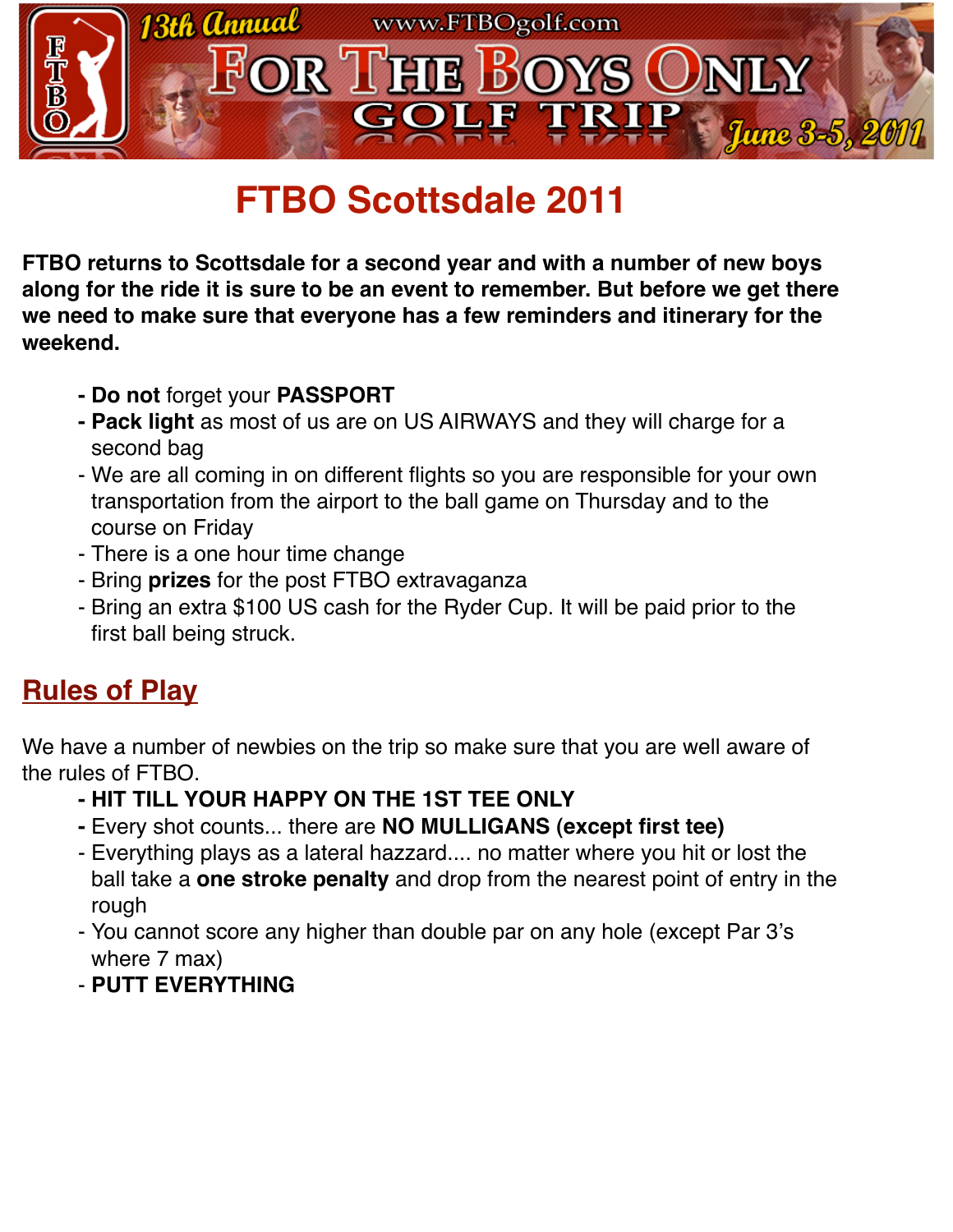### **Itinerary**

### **Thursday June 2nd**

### **FTBO begins with 12 players arriving at various times**

**6:40 pm -** Diamondbacks game begins. Tickets for the game will be at the Hyatt Regency front desk with Dan Pilling.

### **Friday June 3rd**

#### **1000-1030 am -** all golfers arrive at JW MARRIOT DESERT RIDGE,

- 5350 E. Marriott Drive for early check in (all rooms may not be 
available but they will at least have rooms for us to change and 
keep our bags)
- **1130 am first tee off** on the Palmer Course... hit till your happy.... tee times are continuous
- **5:00 pm** Ryder Cup Captains to the war room
- **6:00 pm** Reservations at Wolfley's Neighborhood Grill, located directly across from the resort. Ryder Cup teams announced

#### **Saturday June 4th**

**10:30 am -** first tee off on the Faldo course

**5:00 pm -** Ryder Cup Captains to war room

**6:00 pm -** Reservations at Wolfleys. Sunday Singles matches announced.

### **Sunday June 5th**

**9:30 am -** first tee off on the Palmer course (check out prior to golfing)

**3:00 pm -** Awards Gala and Dinner at Meritage Steakhouse in the Resort.

### **FTBO CHAMPION WILL BE CROWNED**

**5:00 pm -** Shuttle to leave from Resort to airport for all golfers leaving on Sunday night flights

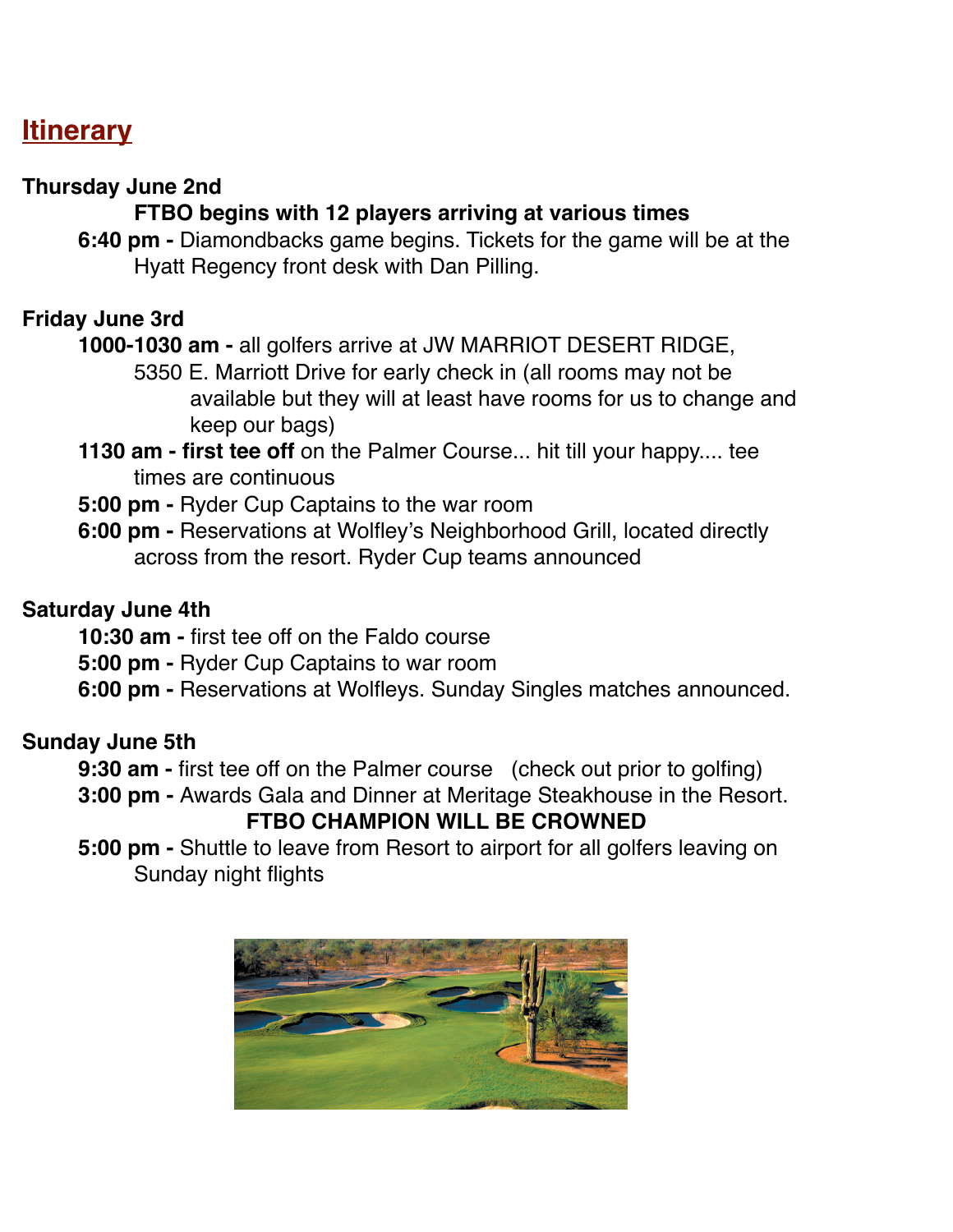### **Accomodations**

### **[JW Marriott Desert Ridge Resort](http://www.camelbackinn.com/)**



### **ROOMING LIST**

- **Room 1 Russ Hewson " Hewy"& Chris Szysky "Disco"**
- **Room 2 Dan Pillling "Pils" & Travis VanTighem "Shark"**
- **Room 3 Steve Hewson "Chavez" & Darren Heck "Sonny"**
- **Room 4 Josh Esler "Ezzy" & Riley Barrett "Rilapalooza"**
- **Room 5 Jeremy Fyhn "Fynner" & Shawn Syverson "Sy"**
- **Room 6 Jeremy Robinson "JR" & Jason Schmidt "Umm...Jason"**
- **Room 7 Dean Dyer "Deano" & Scott Reeves "Reever"**
- **Room 8 Steven Bunney "Bundizzle" & John Haggis "Haggy"**

### **Golf Course**



#### **Palmer Course Faldo Course**

Par 72 Par 71 6080 Yards (white) 6098 Yards (white) Rating/ Slope 67.9/ 119 Rating/ Slope 67.7/ 117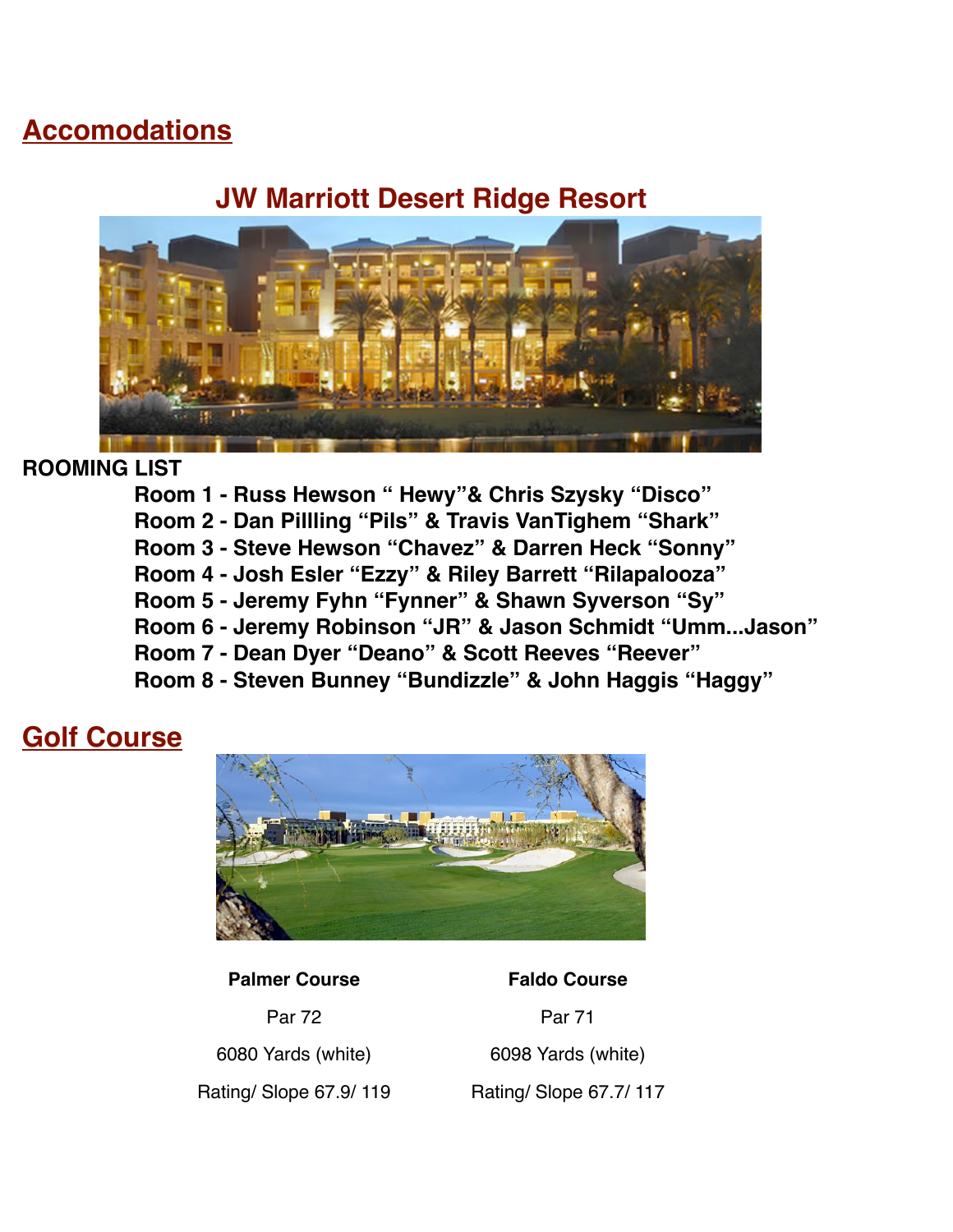### **The Ryder Cup**

After Friday's round, Captains Disco & Bunny will be drafting two teams. These teams will compete on Saturday & Sunday for bragging rights (& a bit of cash). So you only have a 1-in-16 chance of winning the FTBO, but you have a 50% chance of becoming a Ryder Cup Champion!

### THE RULES

2 Day Ryder Cup Format

 12 Matches will be played – Each Match is worth 1 Ryder Cup point. 6.5 points are required to win the FTBO Ryder Cup.

(As always, all Matches are based upon Handicap Adjusted Scores)

### MATCH SCORING:

The objective is to win as many holes as you can.

- Each hole is worth 1 point (holes can be halved)
- Win the most holes… win the Match

### SATURDAY FOURSOMES

 The objective is to win as many holes as you can. The format: On each hole, there are 2 ticks available;

- The highest scores on each team will compete for a tick, and;
- The lowest scores from each team will compete for a tick.

### SUNDAY SINGLES

These matches are individual. (One tick per hole)

Good Luck Gentlemen!





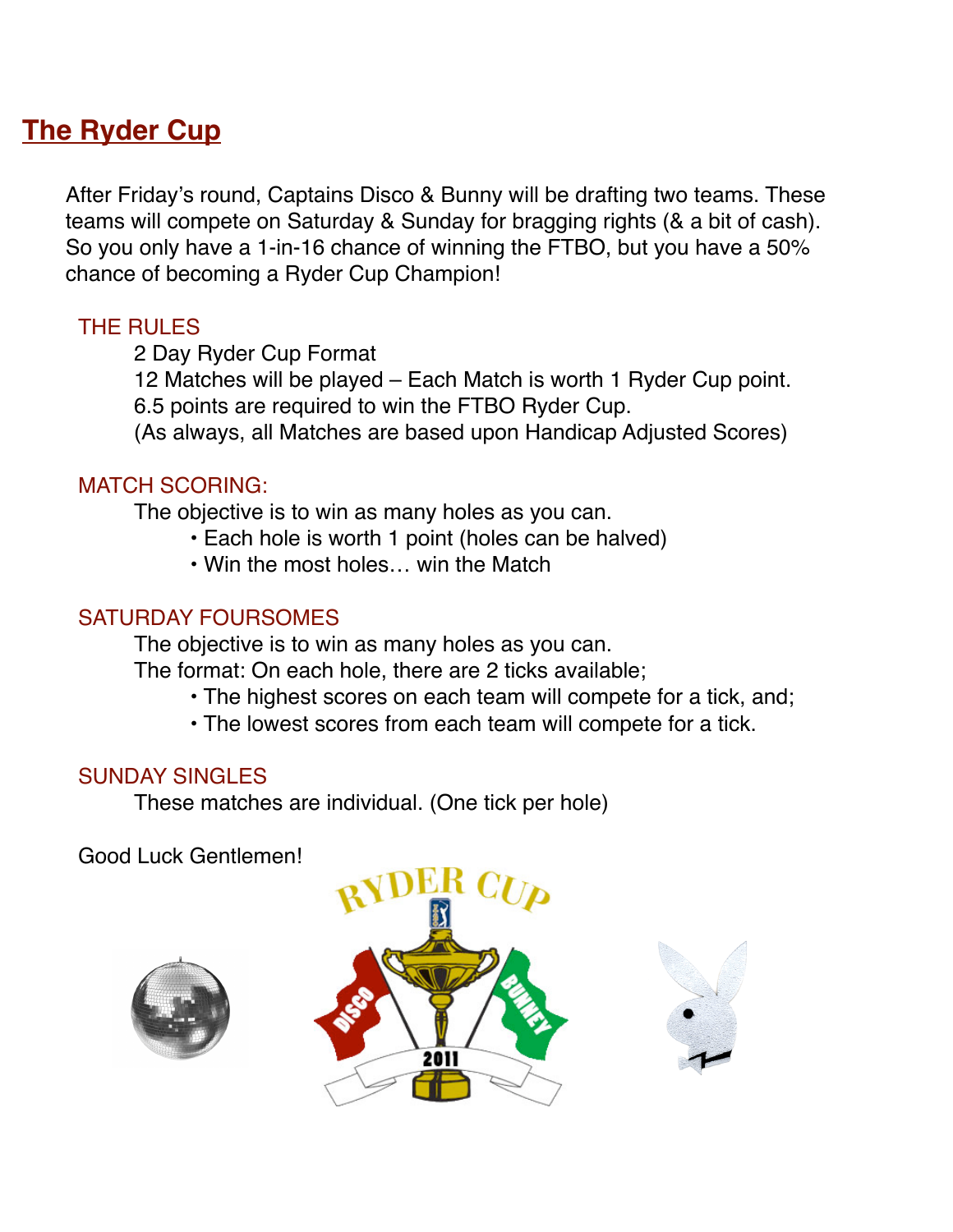## **Gaming**

#### Games are designed to spread winnings among several players. Ante: \$100 per person Total Pot: \$1600 **All Games are based on Net (Handicap Adjusted) Scores**

|                              | Leaderboard                                                          | <b>Event</b>                                                 | <b>Game Details</b>                                                                          | <b>Payout</b>                                                    |
|------------------------------|----------------------------------------------------------------------|--------------------------------------------------------------|----------------------------------------------------------------------------------------------|------------------------------------------------------------------|
| Day                          | 1st Place wears the<br><b>Gold Jacket and Kilt</b><br>all night      | <b>Skins</b>                                                 | \$50 to winner in each<br>Foursome                                                           | <b>Skins \$200</b>                                               |
|                              |                                                                      | <b>Blind Calcutta</b><br>(Pull your horse out<br>of the hat) | <b>Payouts</b><br>2nd place: \$50<br>5th place: \$50<br>10th place: \$50<br>15th place: \$50 | Calcutta: \$200                                                  |
| <b>Day</b><br>$\overline{2}$ | <b>Overall Leader wears</b><br>the Gold Jacket and<br>Kilt all night | <b>Ryder Cup</b><br><b>Team Matches</b>                      | <b>High/ Low Format</b><br>$2$ vs $2$<br>Win Match = $$100/$<br>team                         | \$100 to Winner<br>of Match<br>\$50 per player<br>Total = $$400$ |
| Day<br>3                     | <b>FTBO Champion is</b><br>crowned                                   | <b>Ryder Cup</b><br><b>Individual Matches</b>                | 1 <sub>vs</sub> 1<br>Win match = $$50$                                                       | \$50 to Winner of<br><b>Match</b><br>Total $= $400$              |
|                              |                                                                      | <b>Ryder Cup Overall</b>                                     | <b>Ryder Cup Overall</b><br><b>Winning Team Splits</b><br>\$400                              | \$50/ player on<br>winning team<br>Total = $$400$                |

### **Team Disco vs Team Bunny**

(Each match is worth 1 point)

Saturday : 4 Team Matches

Sunday : 8 Individual Matches

12 Matches in Total : 6.5 pts required to Win